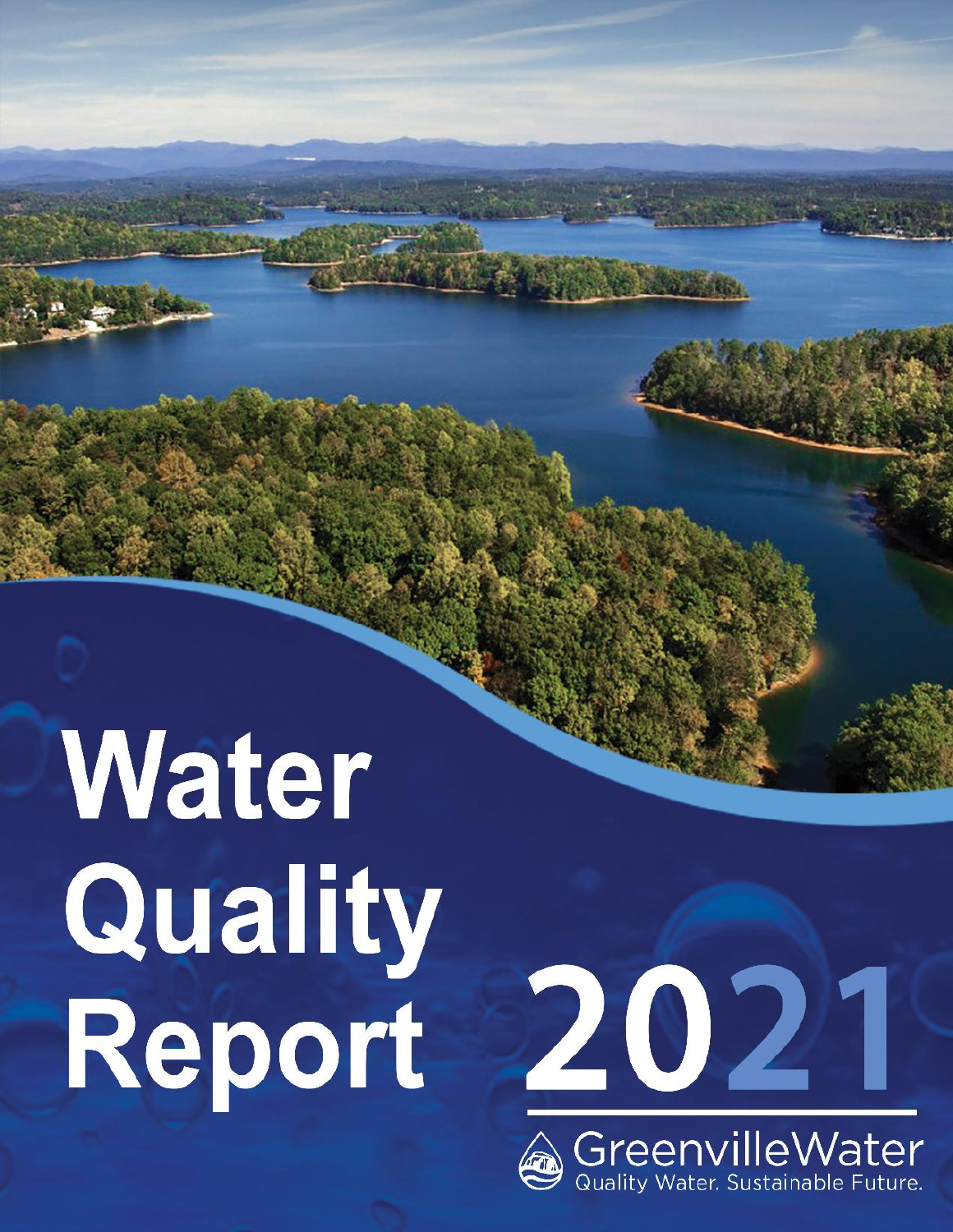

### **HOW IS MY WATER TREATED?**

All water supplied to you is thoroughly treated and disinfected. The Adkins Treatment Plant, a conventional filtration plant with a current capacity of 90 million gallons per day (MGD), draws water from Lake Keowee. This plant uses coagulation, sedimentation, filtration and disinfection to treat the water. Alum is used in the coagulation step along with small amounts of sodium hydroxide for pH adjustment. Chlorine combined with ammonia, known as chloramines, is used for disinfection to protect against water-borne diseases. An ortho/ polyphosphate blend is added for corrosion control. In accordance with EPA guidelines, fluoride is provided to prevent tooth decay.

The Stovall Treatment Plant provides filtration for all water drawn from the Table Rock and North Saluda Reservoirs. This 75 MGD plant is one of the largest in the United States to use Dissolved Air Flotation (DAF) in the treatment process. The Stovall Plant uses an innovative flotation process for particle removal rather than sedimentation. The remaining processes and chemicals used for water treatment are similar to those at the Adkins Treatment Plant.

All treatment plants are maintained and monitored by State Certified Environmental Systems Operators who are thoroughly trained to perform routine chemical and physical testing for treatment control.

#### **PROVIDING HIGH QUALITY DRINKING WATER**

Greenville Water is pleased to present our 2021 Water Quality Report. Each year, the team at Greenville Water works diligently to protect our watersheds, ensure our treatment practices are highly effective, and provide you, our customers, with safe drinking water. Once again, we are happy to report that Greenville Water meets all of the strict drinking water standards established by the Environmental Protection Agency (EPA) and the South Carolina Department of Health and Environmental Control (SCDHEC). In order to protect its customers, Greenville Water and SCDHEC collected 28,767 samples and performed 118,080 tests during 2021. Greenville Water ensures your water quality by testing water samples collected during the treatment process and as the water is delivered to customers through 3,057 miles of pipeline. The 2021 Water Quality Report indicates that our water is safe to drink.

## **WHERE DOES MY DRINKING WATER COME FROM?**

Greenville Water draws water from three sources: Table Rock Reservoir, North Saluda Reservoir and Lake Keowee. Table Rock and North Saluda Reservoirs are both located in the foothills of the Blue Ridge Mountains in northern Greenville County. Greenville Water owns 100 percent of both watersheds. Greenville Water regularly patrols and carefully maintains these uninhabited, pristine lands. The properties are further protected by a Conservation Easement with The Nature Conservancy. Lake Keowee is owned by Duke Energy. In 2013, Greenville Water obtained two South Carolina Surface Water Withdrawal permits, one for The Stovall Treatment Plant and one for The Adkins Treatment Plant. The Stovall Treatment Plant has two supply sources, Table Rock Reservoir (2,077 million gallons per month [MGM]) and North Saluda Reservoir (1,860 MGM). The Adkins Treatment Plant has one supply source, Lake Keowee (4,650 MGM).

# **SOURCE WATER PROTECTION IS IMPORTANT**

To raise awareness about the ways in which water pollution can impact your drinking water, SCDHEC has identified potential sources of contamination for each drinking water source in the state. More information on source water assessment can be found at: www.scdhec.gov/environment/your-water-coast/source-water-protection and Greenville Water's Source Water Assessment can be reviewed upon request.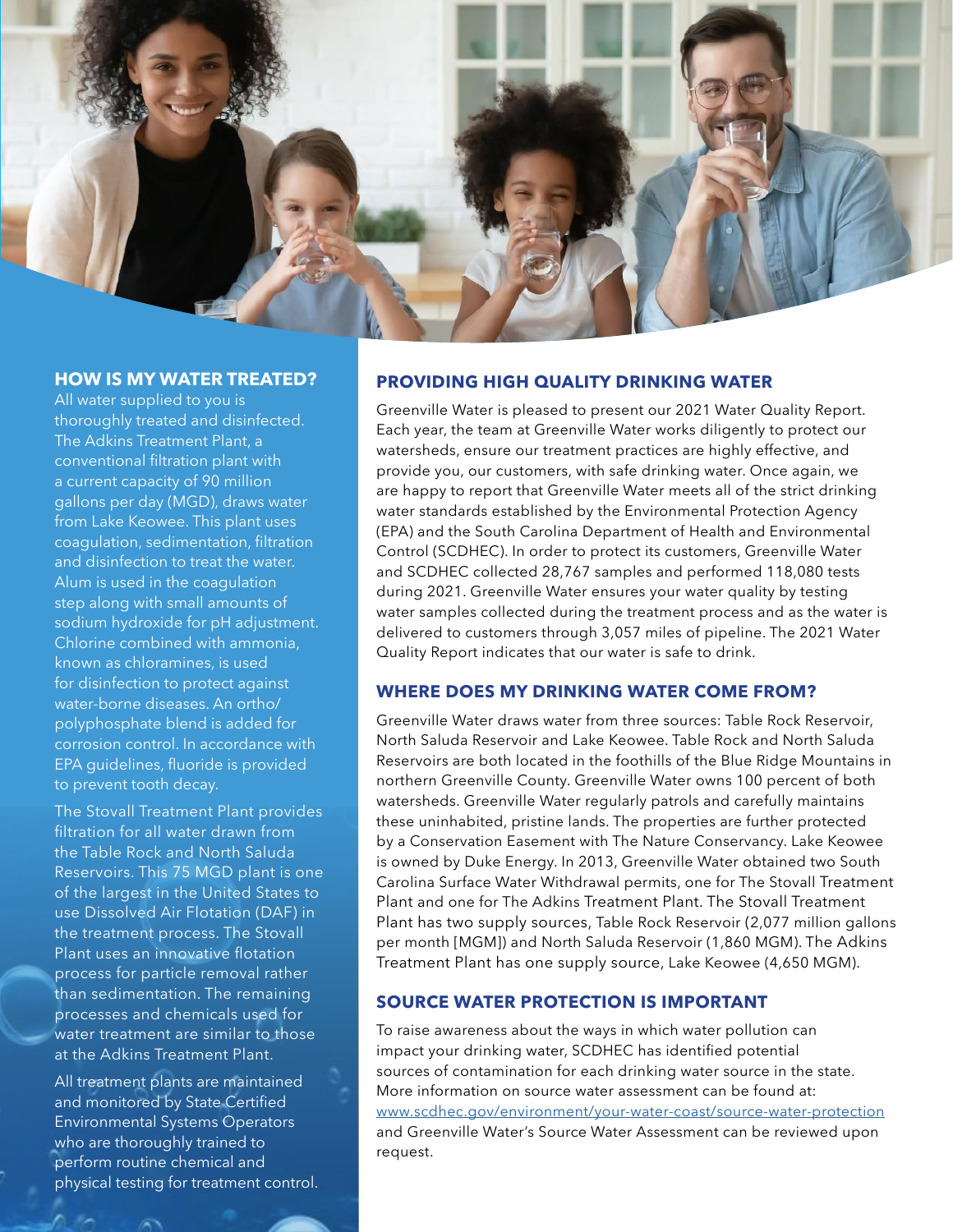# **PRIMARY DRINKING WATER STANDARDS - REGULATED SUBSTANCES DETECTED IN 2021**

| <b>INORGANIC COMPOUNDS</b>   |              |            |             |             |                              |                                                                                            |           |
|------------------------------|--------------|------------|-------------|-------------|------------------------------|--------------------------------------------------------------------------------------------|-----------|
| Parameter                    | <b>Units</b> | <b>MCL</b> | <b>MCLG</b> | Range       | Highest<br>Level<br>Detected | Possible<br>Sources                                                                        | Violation |
| <b>Fluoride</b>              | ppm          | 4          | 4           |             |                              | Drinking water<br>additive<br>Fluoride added during<br>treatment to prevent<br>tooth decay |           |
| Stovall Plant                |              |            |             | <b>NA</b>   | $0.6*$                       |                                                                                            | <b>NO</b> |
| <b>Adkins Plant</b>          |              |            |             | <b>NA</b>   | $0.6*$                       |                                                                                            | <b>NO</b> |
| Distribution System**        |              |            |             | $0.5 - 0.7$ | Avg.= $0.6$                  |                                                                                            | <b>NO</b> |
| <b>Nitrate (as nitrogen)</b> | ppm          | 10         | 10          |             |                              |                                                                                            |           |
| Stovall Plant                |              |            |             | <b>NA</b>   | $ND*$                        | Erosion of natural<br>deposits; fertilizer<br>runoff, By-products<br>of nitrification      | <b>NO</b> |
| <b>Adkins Plant</b>          |              |            |             | <b>NA</b>   | $0.08*$                      |                                                                                            | <b>NO</b> |
| Distribution System**        |              |            |             | ND-0.50     | Avg. $=0.07$                 |                                                                                            | <b>NO</b> |

\*Results obtained by SCDHEC. \*\*Results obtained by Greenville Water's certified laboratory in 2021.

| ORGANIC COMPOUNDS                                                                                                                             |                            |            |             |                                     |                     |                                |           |  |
|-----------------------------------------------------------------------------------------------------------------------------------------------|----------------------------|------------|-------------|-------------------------------------|---------------------|--------------------------------|-----------|--|
| TOC (Total Organic Carbon)                                                                                                                    | Average Percent<br>Removal |            | Range       | <b>Possible Sources</b>             |                     |                                | Violation |  |
| Stovall Plant (samples collected monthly)                                                                                                     |                            | TT: 26%    | 17-36%      |                                     |                     | $NO^*$                         |           |  |
| Adkins Plant (samples collected monthly)                                                                                                      |                            | TT: 18%    | 8-26%       | Occurs naturally in the environment |                     | $NO^*$                         |           |  |
| *Due to low raw water TOC levels, Adkins and Stovall plants remain in compliance even when the percent removal is less than the required 35%. |                            |            |             |                                     |                     |                                |           |  |
| <b>DISINFECTANTS AND</b><br><b>BYPRODUCTS</b>                                                                                                 | Units                      | <b>MCL</b> | <b>MCLG</b> | Range                               | Average             | Possible Sources               | Violation |  |
| Chloramine                                                                                                                                    | ppm                        | $MRDL=4$   | $MRDLG=4$   | $ND-3.2$                            | 2.3                 | Water disinfectant             | <b>NO</b> |  |
| <b>DISINFECTANTS AND</b><br><b>BYPRODUCTS</b>                                                                                                 | Units                      | <b>MCL</b> | <b>MCLG</b> | Range                               | Maximum<br>Location | Possible Sources               | Violation |  |
| <b>Total Trihalomethanes</b>                                                                                                                  | ppb                        | 80         | $\Omega$    | $7.5 - 14.8$                        | $LRAA =$<br>12.5    | By-products of<br>disinfection | <b>NO</b> |  |
| <b>Total Haloacetic Acids</b>                                                                                                                 | ppb                        | 60         | $\Omega$    | $5.1 - 15.7$                        | $LRAA =$<br>13.1    | By-products of<br>disinfection | <b>NO</b> |  |

As part of the Unregulated Contaminant Monitoring Rule, Greenville Water tested the finished water at both the Adkins and Stovall Water Treatment Plants for six per- and polyfluoroalkyl substances (PFAS) in 2014 and none were detected. As a follow up, in 2019 and 2021 Greenville Water again tested for 39 PFAS compounds at our Table Rock and North Saluda Reservoirs and at Lake Keowee and none of the substances were detected.

# **NEED WATER FOR COMMUNITY EVENTS?**

# **GREENVILLE WATER HAS THE SOLUTION!**

Greenville Water provides drinking water for outdoor community events held in our service area. We do this as a public service to support the community and share information about tap water.

The Water Buffalo is designed to dispense 400 gallons of clean,



refreshing tap water into cups or reusable bottles. It is an environmentally friendly way to serve water at your event!

Just as important, we can also provide Hand Wash Stations for outdoor events. Our staff will deliver the stations, fill them with water and stock the station with paper towels and soap. We have six stations available.



To view guidelines and reserve the Water Buffalo and/or Hand Wash Stations for your event, please visit https://www.greenvillewater.com/waterfor-community-events/.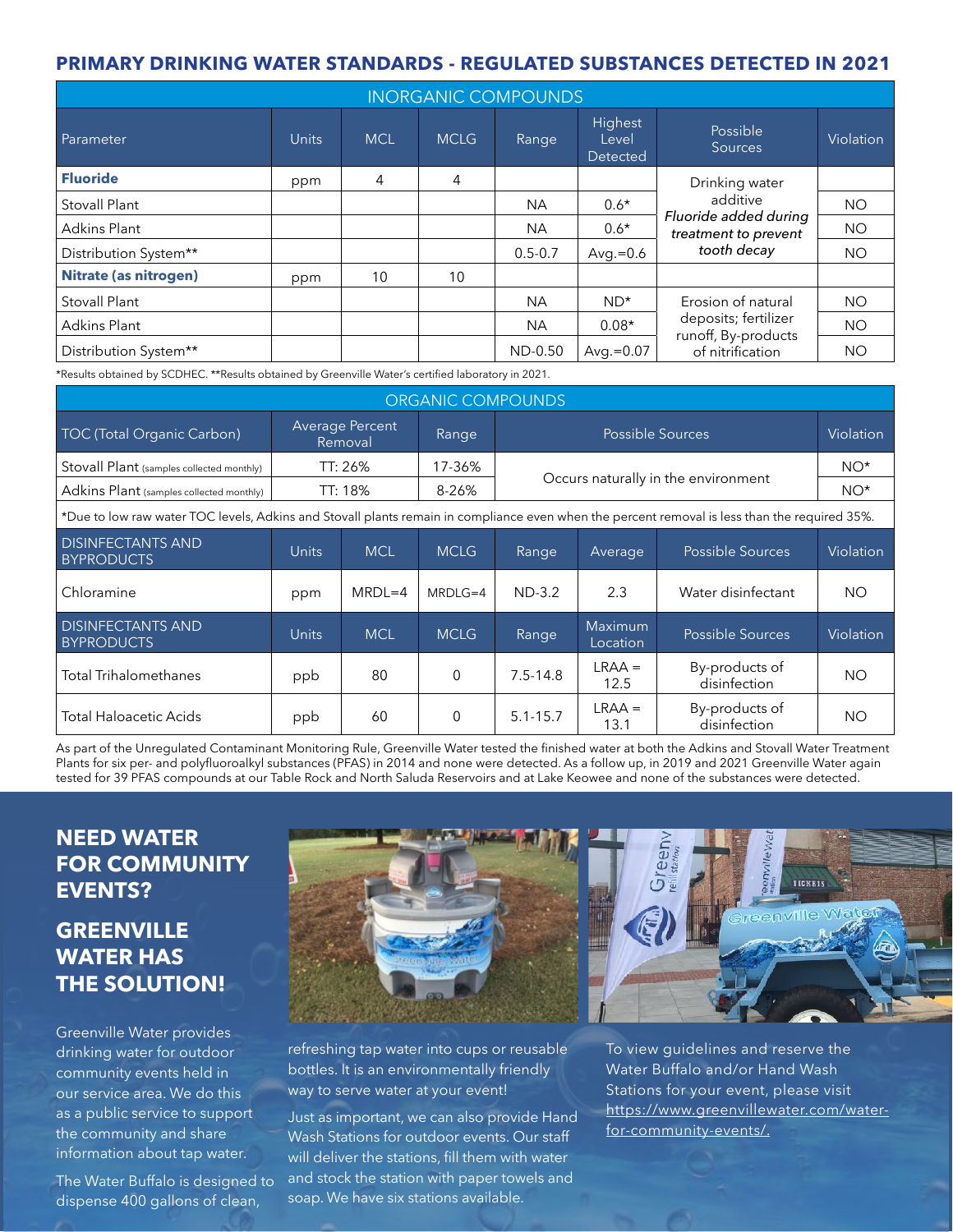| MICROBIAL AND PHYSICAL CHARACTERISTICS |                         |                                       |                                                              |                                                                        |           |  |  |
|----------------------------------------|-------------------------|---------------------------------------|--------------------------------------------------------------|------------------------------------------------------------------------|-----------|--|--|
| <b>Parameter</b>                       | <b>Units</b>            | <b>MCL</b>                            | <b>Results</b>                                               | <b>Possible Sources</b>                                                | Violation |  |  |
| <b>Total Coliform</b>                  | % positive per<br>month | Less than 5%<br>positive per<br>month | $0 - 0.66%$                                                  | Common in the<br>environment; human<br>and animal waste                | <b>NO</b> |  |  |
| Turbidity                              | <b>Units</b>            | <b>MCL</b>                            | Results                                                      | <b>Possible Sources</b>                                                | Violation |  |  |
| Stovall Plant                          | <b>NTU</b>              | 95% of samples<br>< 0.3               | 100% samples $< 0.3$<br>$Maximum = 0.06$<br>Average $= 0.03$ | Soil Runoff<br>Turbidity is a measure of<br>water clarity and a good   | <b>NO</b> |  |  |
| <b>Adkins Plant</b>                    | <b>NTU</b>              | 95% of samples<br>< 0.3               | 100% samples $< 0.3$<br>Maximum $= 0.09$<br>Average= 0.04    | indicator that the treatment<br>process is removing<br>tiny particles. | <b>NO</b> |  |  |
| Distribution System                    | <b>NTU</b>              | <b>NA</b>                             | Average $= 0.15$                                             |                                                                        | <b>NA</b> |  |  |

| <b>LEAD AND COPPER RULE</b>     |              |                             |                             |                                                         |                                    |           |  |
|---------------------------------|--------------|-----------------------------|-----------------------------|---------------------------------------------------------|------------------------------------|-----------|--|
| Parameter                       | <b>Units</b> | <b>Action Level</b><br>(AL) | 90th<br>Percentile<br>Value | <b>Sample Sites</b><br>Exceeding<br><b>Action Level</b> | Possible<br>Sources                | Violation |  |
| Lead - Customer's<br>Plumbing   | ppb          | 15                          | 0.0                         | $1*$                                                    | Corrosion of<br>household plumbing | <b>NO</b> |  |
| Copper - Customer's<br>Plumbing | ppm          | 1.3                         | 0.088                       |                                                         | Corrosion of<br>household plumbing | <b>NO</b> |  |

\*A repeat sample collected at this site was below the action level.

Lead & Copper: If present, elevated levels of lead can cause serious health problems, especially for pregnant women and young children. Lead in drinking water is primarily from materials and components associated with service lines and home plumbing. Greenville Water is responsible for providing high-quality drinking water, but cannot control the variety of materials used in plumbing components. When your water has been sitting for several hours, you can minimize the potential for lead exposure by flushing your tap for 30 seconds to two minutes before using water for drinking or cooking. If you are concerned about lead in your drinking water, you may wish to have the water inside your home tested. Information on lead in drinking water, testing methods, and steps you can take to minimize exposure is available from the Safe Drinking Water Hotline or at www.epa.gov/safewater/lead.

TERMS AND ABBREVIATIONS

#### MCL (Maximum

Contaminant Level): The highest level of a contaminant that is allowed in drinking water. MCLs are set as close to the MCLGs as feasible using the best available treatment technology.

MCLG (Maximum Contaminant Level Goal): The level of a contaminant in drinking water below which there is no known or expected risk to health. MCLGs allow for a margin of

safety. TT (Treatment Technique): A required process intended

to reduce the level of a contaminant in drinking water.

SU (Standard Units): Unit of measure to indicate water acid/base scale (pH).

AL (Action Level): The concentration of a contaminant which, if exceeded, triggers treatment measure to indicate water or other requirements which clarity. a water system must follow.

ppm (parts per million): This is the same as milligrams per liter, or one penny out of \$10,000.

ppb (parts per billion): This is the same as micrograms per liter, or one penny out of \$10,000,000.

NA (Not Applicable): Does not apply. Ranges are not applicable for sampling conducted by SCDHEC.

ND (Not Detected): Not detected or below detection limits.

NTU (Nephelometric Turbidity Units): Units of

MRDL (Maximum Residual Disinfectant Level): The highest level of a disinfectant allowed in drinking water without an unacceptable possibility of adverse health effects. There is convincing evidence that addition of a disinfectant is necessary

for the control of microbial contaminants.

MRDLG (Maximum Residual Disinfectant Level Goal): The level of a drinking water disinfectant below which there is no known or expected risk to health. MRDLGs do not reflect the benefits of the use of the disinfectants to control microbial contaminants.

LRAA (Locational Running Annual Average): The highest average concentration for 4 consecutive quarters at all sampling locations.

Turbidity: Measure of water clarity and filtration effectiveness.

## **GREENVILLE WATER**

Greenville Water provides service to more than 500,000 residents of the Upstate region of South Carolina. Recognizing that water service is critical to the health and well-being of its customers and for the growth and economic vitality of the community, Greenville Water ensures the reliable delivery of high-quality water through careful stewardship of its resources. Greenville Water is committed to providing exceptional service and utilizing safe and effective methods for providing water, while adhering to and surpassing health and safety standards. Governed by an elected Commission of Public Works, Greenville Water is the state's largest water utility.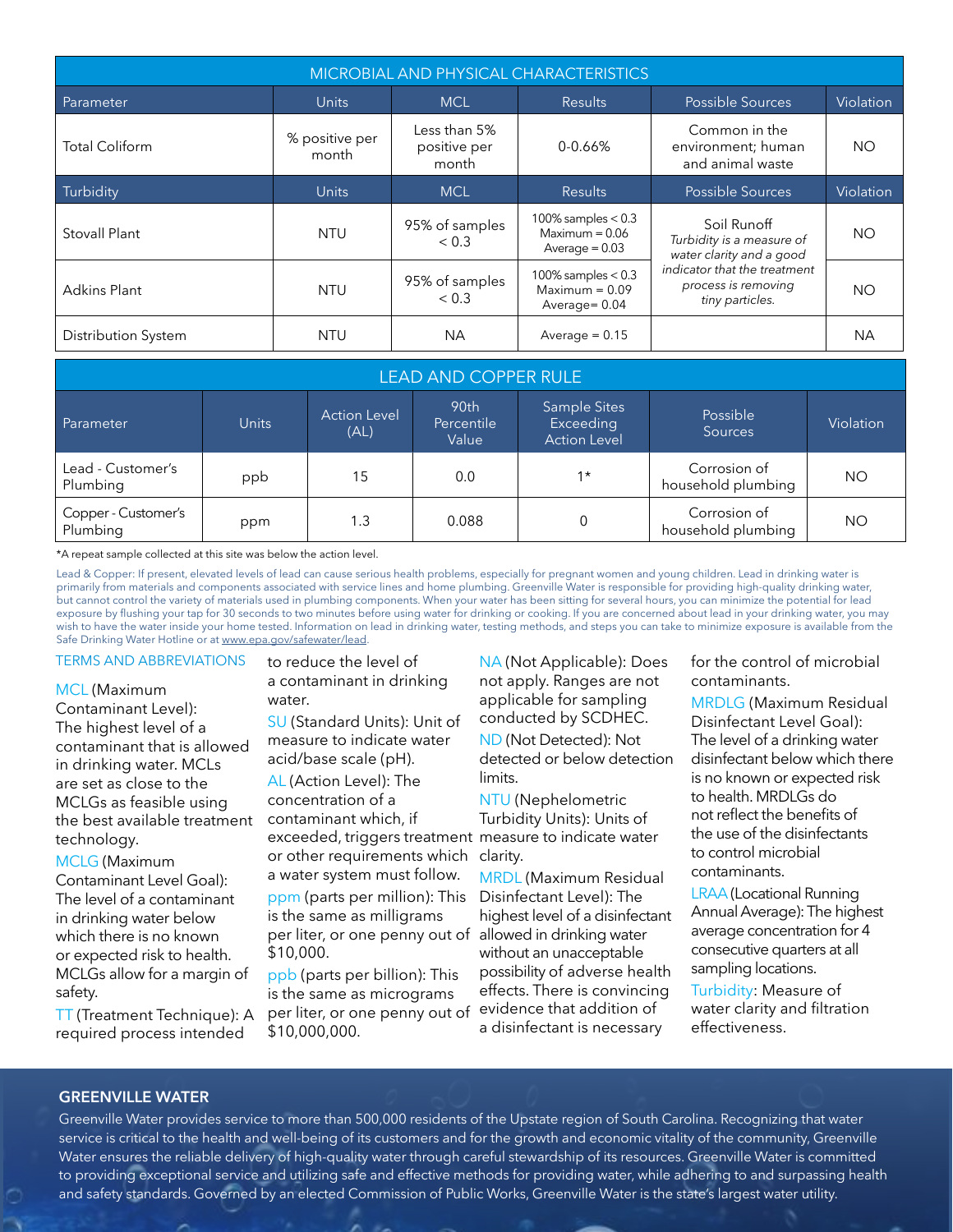

# **IMPORTANT INFORMATION FROM THE EPA**

Drinking water, including bottled water, may reasonably be expected to contain at least small amounts of some contaminants. The presence of contaminants does not necessarily indicate that water poses a health risk.

The sources of drinking water (both tap water and bottled water) include rivers, lakes, streams, ponds, reservoirs, springs and wells. As water travels over the surface of the land or through the ground, it dissolves naturally occurring minerals and radioactive material, and can pick up substances resulting from the presence of animals or from human activity.

Contaminants that may be present in source water include:

- Microbial contaminants, such as viruses and bacteria, which may come from sewage treatment plants, septic systems, agricultural livestock operations and wildlife.
- Inorganic contaminants, such as salts and metals, which can be naturally occurring or result from urban storm runoff, industrial or domestic wastewater discharges, oil and gas production, mining or farming.

Inadequately treated water may contain disease-causing organisms. These organisms include bacteria, viruses, and parasites which can cause symptoms such as nausea, cramps, diarrhea, and associated headaches. More information about contaminants and potential health effects can be obtained by calling the EPA's Safe Drinking Water Hotline (800-426-4791).

In order to ensure that tap water is safe to drink, EPA prescribes regulations which limit the amount of certain contaminants in water provided by public water systems. Food and Drug Administration regulations establish limits for contaminants in bottled water which must provide the same protection for public health. Some people may be more vulnerable to contaminants in drinking water than the general population. Immunocompromised persons, such as persons with cancer undergoing chemotherapy, persons who have undergone organ transplants, people with HIV/AIDS or other immune system disorders, some elderly, and infants can be particularly at risk from infections. These people should seek advice about drinking water from their health care providers. EPA/Centers for Disease Control and Prevention guidelines on appropriate means to lessen the risk of infection by Cryptosporidium or other microbial contaminants are also available from the EPA's Safe Drinking Water Hotline (800-426-4791).

## **WHAT IF I HAVE QUESTIONS?**

If you would like more information about water treatment techniques or about our water quality, contact Greenville Water's Laboratory at (864) 241-7838. You can also visit our website at www.greenvillewater.com or contact us by email at laboratory@greenvillewater.com.

#### **COMMISSIONERS OF PUBLIC WORKS**

Phillip A. Kilgore - Chair

James W. Bannister - Vice Chair

Debra M. Sofield - Commissioner

Knox White - Mayor, City of Greenville; Ex-Officio Member

Wil Brasington - Councilman, City of Greenville; Ex-Officio Member

#### **CONTACT US**

#### **David H. Bereskin, P.E.**

Chief Executive Officer (864) 241-6004 bereskind@greenvillewater.com

#### **Jeff Boss**

Chief Operating Officer (864) 241-6005 jboss@greenvillewater.com

#### **Jeff Phillips**

Director of Water Resources (864) 241-7833 jphillips@greenvillewater.com

**Customer Service** (864) 241-6000

**Engineering**  (864) 241-6100

**Laboratory**  (864) 241-7838

#### **COMMISSION MEETINGS**

Unless otherwise noted, Greenville Water Commission meetings are held on the first Tuesday of each month at 8:15 a.m. Meeting agendas, minutes and schedule are posted online at www.greenvillewater.com.